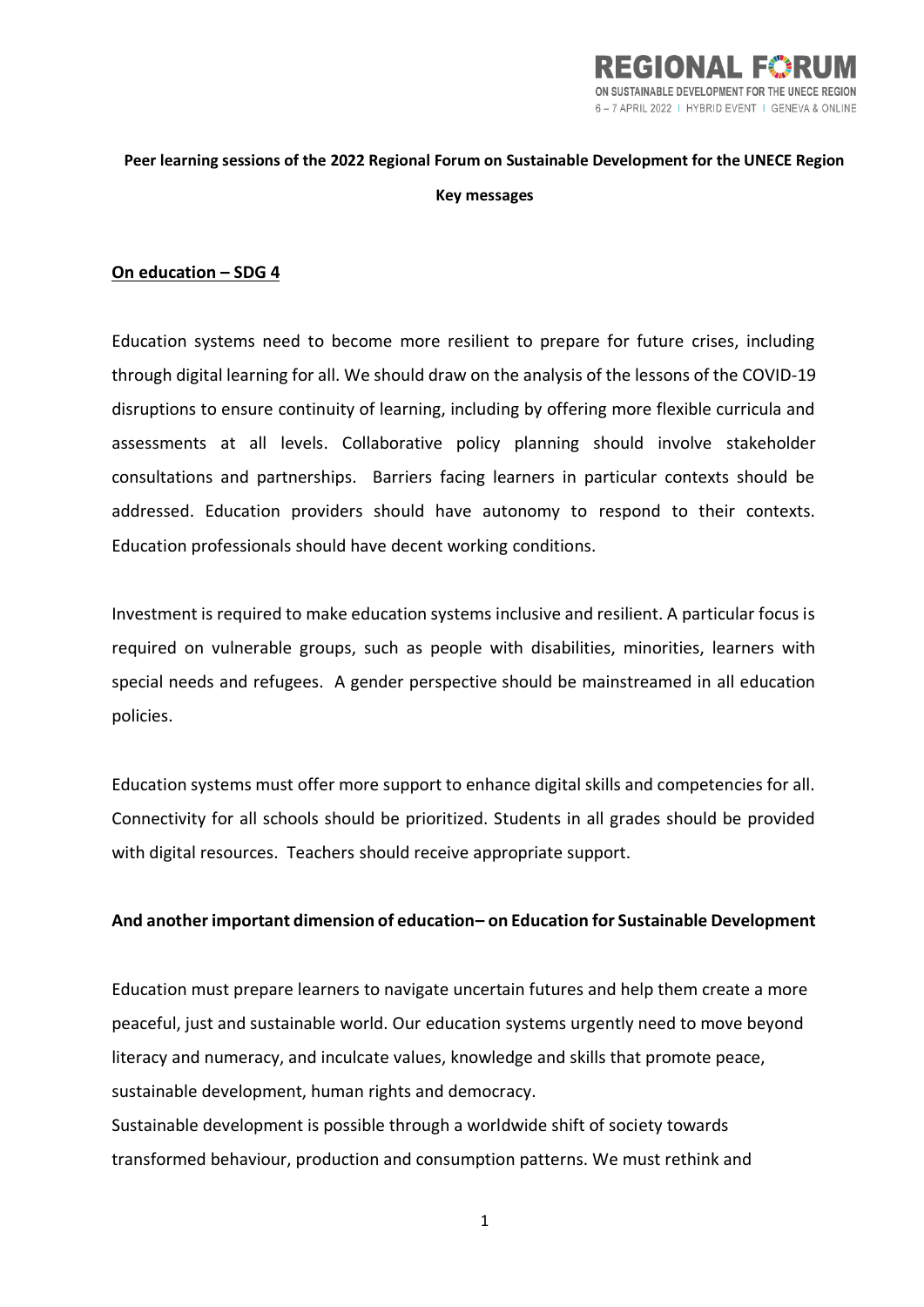# EGIONAL E 6 - 7 APRIL 2022 | HYBRID EVENT | GENEVA & ONLINE

reimagine the purpose, content and outcome of education. The outcome must be no other than creating a peaceful, inclusive and sustainable future for people and planet. Education for Sustainable Development is a driver of change and cooperation at multiple levels. We need to engage and invest in young people to design and co-create sustainable solutions.

There cannot be sustainable development without peace, there cannot be prosperity without protecting the very foundation of our existence – "nature" that enhances our wellbeing and provides for our survival.

# **On gender equality - SDG 5**

The COVID-19 pandemic exacerbated underlying structural inequalities and raised the risk of reversing progress, in particular regarding gender-based violence. There is a need to develop gender responsive standards for policies and legislation. Sufficient resources should be made available for national gender equality mechanisms and women's organizations. Disaggregated data collection to track progress and gaps should be improved.

Equal participation is a shared responsibility of all stakeholders. Equal political representation at all levels is essential and the gender imbalance in managerial positions should be reversed. Gender sensitive institutions are necessary to deliver quality services. Quotas should be used to institutionalize representation of all people in their diversity.

Gender inequalities in the workplace continue. Improved care services and flexible working arrangements are needed. Gender sensitive reforms supporting equal access to decent work to all must be implemented.

Universal access to sexual and reproductive health and rights to all is required, addressing a serious setback in access to services for marginalized groups.

**In addition to the round table, we also had a gender-related business dialogue that concluded that t**he urgency to advance gender equality has never been clearer. It is a fundamental human right with a strong business case for action. For acceleration, all types of businesses including in the most male dominated industries (such as, for example,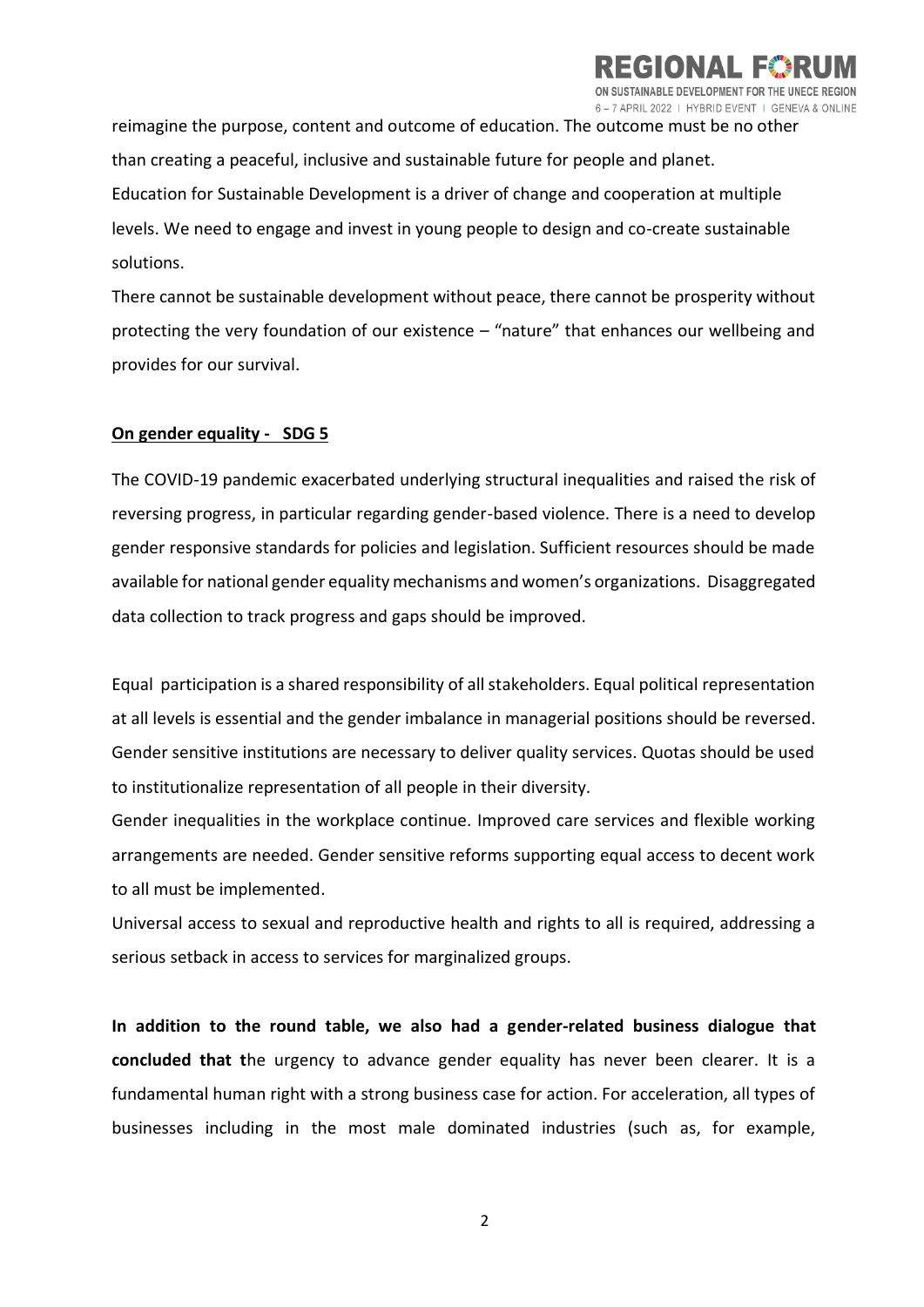

construction and technology) need to contribute. We often have commitments but the implementation gap remains huge.

It is possible to create a framework for progress that pays attention to cultural issues, builds a recruitment pipeline and makes the necessary investment to retain women. We need to have the disaggregated data within companies that allows the identification of inequalities. Data is needed to fight stereotypes – and to encourage women and girls to develop new careers in areas where they are less represented. There is no silver bullet to address underrepresentation- a systematic, collaborative approach that engages male employees is required.

# **On ocean literacy and the sustainable development of regional seas – SDG 14**

We need a good understanding of the role and function of oceans -and of how our behaviour influences them However, these issues are not sufficiently considered in national curricula. A number of initiatives seek to enhance ocean literacy, including project-based work and "blue curricula". Partnerships with the local community, engaging with all stakeholders and recognizing the different specifities of countries and regions are essential to advance ocean literacy and bring about behavioural changes necessary for the sustainable management of ocean resources.

Human development activities have seriously tested the resilience of the marine and coastal resource base. Oceans have been perceived as a means of free resource extraction and waste dumping. The "Blue Economy" provides an alternative development model to incorporate ocean values and services in decision-making processes. Regional seas offer a particularly promising opportunity to apply this framework. The engagement of civil, society, governments and international organizations is crucial for preserving "the ocean we need for the future we want".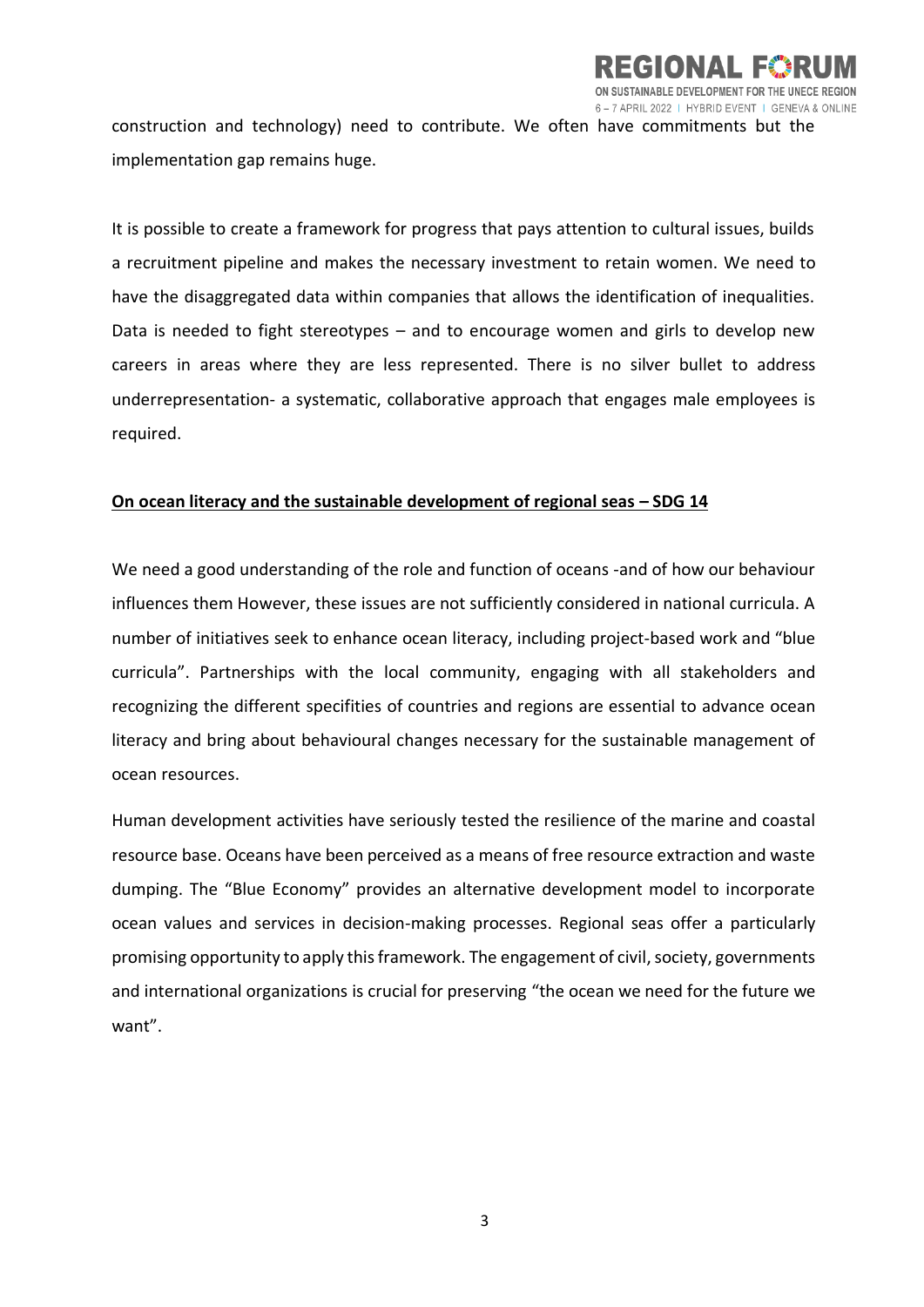

#### **On action to protect and restore terrestrial ecosystems- SDG 15**

To date, 75% of all terrestrial ecosystems have been altered by human activity. Land degradation, overfishing and deforestation harm food security and livelihoods. Actions towards the achievement of SDG 15 must be accelerated.

Regional and national legally binding instruments are effective tools, provided they include measurable and time bound targets, and strong enforcement mechanisms. Experience of subregional mountain treaties and transboundary biosphere reserves demonstrates the success of working across borders, establishing ecological corridors and engaging all relevant actors. Support to farmers, particularly in vulnerable rural communities, is crucial in introducing new soil management technologies, prioritizing climate resilient endemic crops and promoting crop rotation and diversification.

Youth engagement in conservation and restoration contributes to innovative solutions for sustainable land-use and ecosystem restoration and helps create sustainable livelihood opportunities for young people at local level.

There's an urgent need to triple investments in nature-based solutions by 2030 and increase financing four times by 2050. This requires scaling up private sector finance by leveraging recent commitments to net zero and environmental preservation.

#### **And in particular– on urban forests for future proof cities**

Cities are responsible for around 75% of global CO2 emissions. They are therefore at the forefront of fighting climate change.

Sustainable urban forestry is an integrative and cost-effective nature-based solution that can help develop greener, healthier, and more resilient cities. Trees and forests in urban and periurban areas provide vital benefits for health and wellbeing, climate adaptation and mitigation, biodiversity, and disaster risk reduction. This contributes not only to sustainable local development, but also to national objectives and to most SDGs.

There is an urgent need to maintain and expand the urban forest cover in our urban and periurban areas. Any intervention should be planned, designed, and managed sustainably,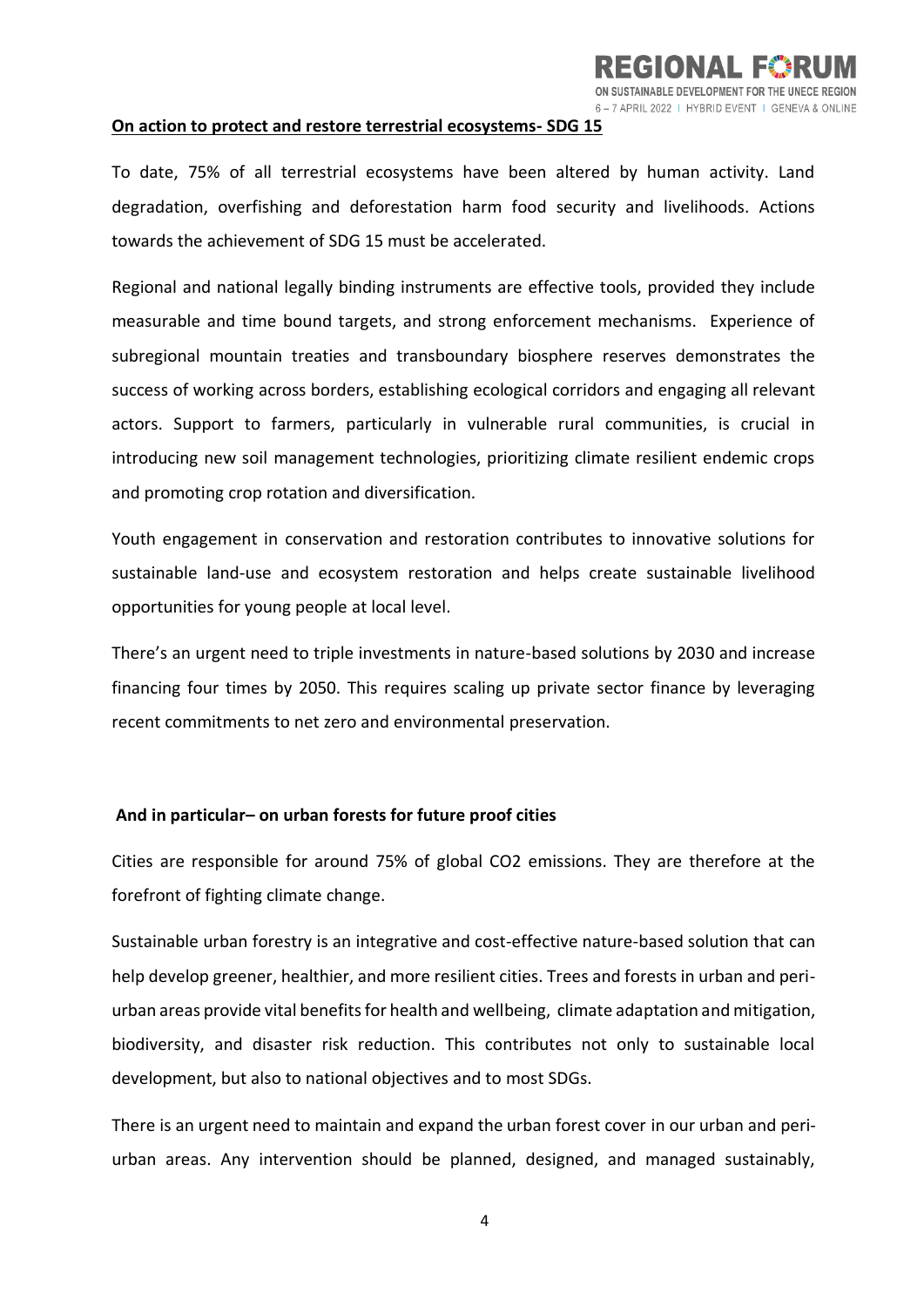

including through adequate funding. In addition to local action by city governments, national governments can support urban forestry through national policies and targets, standardized data collection and tools, the provision of financial support and by facilitating cooperation.

## **On partnerships for the goals – SDG 17**

## **We covered first: Data and Statistics for Sustainable Development**

Tracking the progress towards the SDGs involves the use of relevant, timely and sufficiently granular data for identifying areas, groups or regions that risk being left behind. This cannot be covered by official statistics alone. Cooperation and partnerships between all possible data producers, including national statistical offices, government agencies, non-governmental institutions, research and mass media is key to "leave no one behind". Local data can mobilise local communities to act on issues that directly concern them, such as waste handling, pollution, etc.

There are multiple data sources and frameworks. Users may find it difficult to navigate this data. For producers it is not easy to ensure that their data will be used for evidence-based decisions. Improving communication between data producers and data users is key to enable progress measurement, informed decision-making, transparency, and accountability. Some good practices include the development of indices, data hubs, unified data policies and strengthening relations with data journalists.

# **And the second issue was acceleration of digital development through multistakeholder partnerships**

Covid-19 has exposed the inequalities brought by the digital divide. The potential of digitalization to advance the 2030 Agenda remains unexploited across many SDGs. Digital skills for all should be fostered, including by changes in school curricula. Advancing gender equality on digital issues requires developing competencies, career guidance and selfconfidence trainings. Digital solutions for sustainable use of resources under water should be implemented, including vessel monitoring tools and electronic reporting system. Standards,